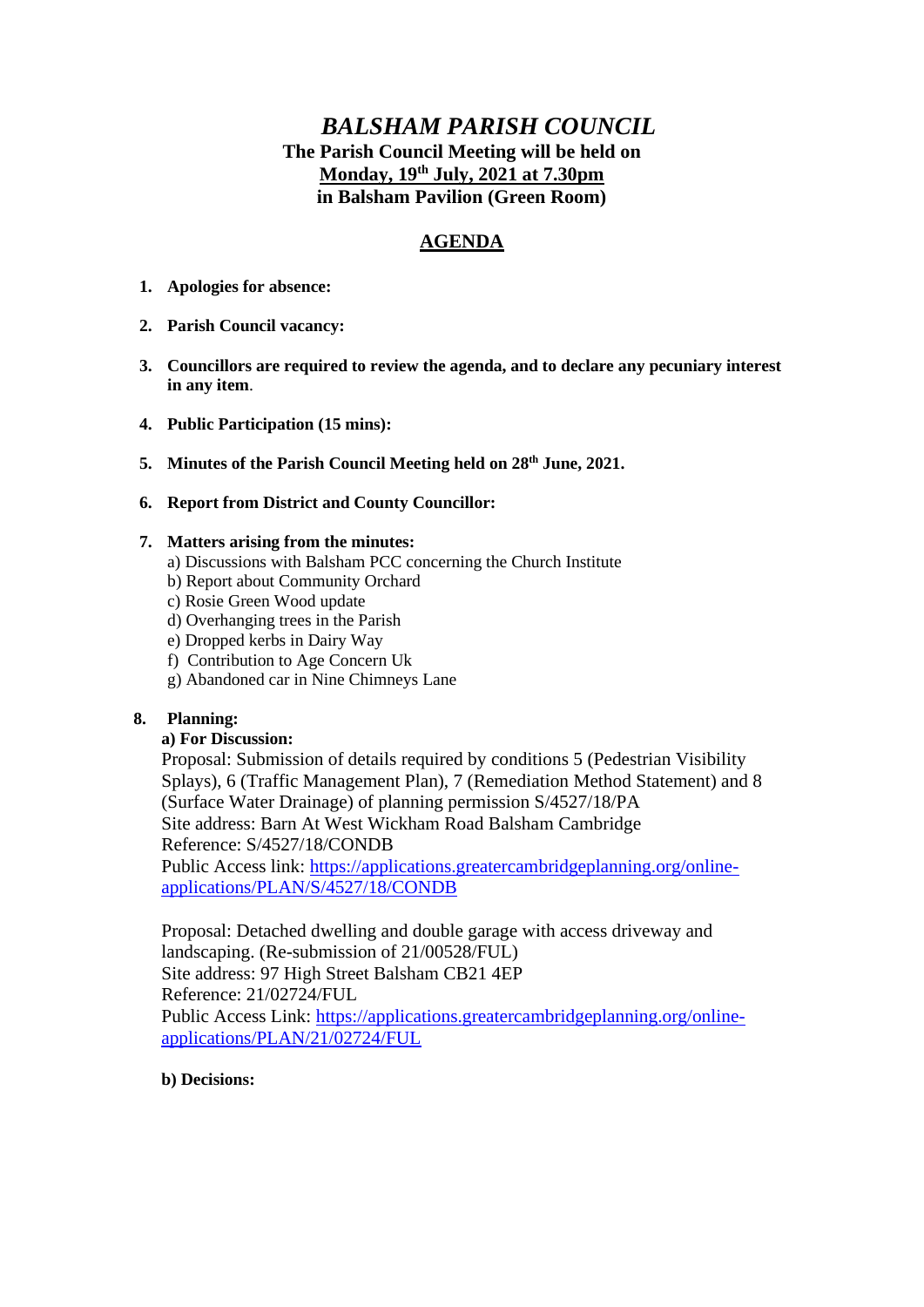## **c) Tree applications:**

Proposal: Yew (T1) - The tree was TPO'd a long time ago and has received very little pruning in this time. It is restricted by a road (which it is growing towards) and by ABC cables directly above it. It has developed into an odd shape and the tree does not seem to be of particularly high value.

The works recommended below are to improve the light levels in the garden, reduce the tree's projection into the road and keep the tree away from the electricity cables. Crown lift epicormic trunk growth up to 2m.

Crown reduce on all sides by up to 0.5m

Crown reduce on top by up to 2m and shape the crown to blend in with the sides. One aim would also be to create a more symmetrical shape.

Site address: 40 West Wickham Road Balsham CB21 4DZ

Reference: 21/0780/TTPO

Public Access link: [https://applications.greatercambridgeplanning.org/online](https://applications.greatercambridgeplanning.org/online-applications/PLAN/21/0780/TTPO)[applications/PLAN/21/0780/TTPO](https://applications.greatercambridgeplanning.org/online-applications/PLAN/21/0780/TTPO)

## **9. Allotment update:**

**a) Allotments update/Allotment Policy**

### **10. Recreation Ground/Pavilion**

a) Adult gym equipment

### **11. Highway Matters**:

a) Highway Issues:

- b) Double yellow lines on corner of West Wratting Road/High Street
- c) Parking sign on Green for school parking:
- d) MVAS Sign maintenance/moving around

#### **12. Correspondence:**

**13. Finance:-** Receipts and payments up to 15/07/21 and any invoices/receipts received up until 19/07/2021 will be considered at the meeting. **a)**

| u 1                                                           |                         |   |              |  |
|---------------------------------------------------------------|-------------------------|---|--------------|--|
| <b>Payments July 2021</b>                                     |                         |   |              |  |
| T Coston Salary                                               | £ 1,018.55 Exp £ 188.55 |   | £ $1,081.44$ |  |
|                                                               | Pension £56.02          |   |              |  |
| M McCall (Gross $\pounds$ ) 23 hours $\pounds$ 14.00 expenses |                         | £ | 201.60       |  |
| S Housden (Gross $\pounds$ )<br>£ 154.00                      |                         | £ | 154.00       |  |
| R S Components (Battery charger)                              |                         | £ | 127.90       |  |
| Tree Surgery Services                                         |                         | £ | 650.00       |  |
| A J King                                                      |                         | £ | 950.40       |  |
| <b>ICO</b>                                                    |                         | £ | 35.00        |  |
| <b>Total Payments July 2021</b>                               |                         |   | 3,200.94     |  |

#### **Bank Balances as at 15//07/2021**

| <b>Total</b>                                               | £ 223,799.83 |
|------------------------------------------------------------|--------------|
| 3 month notice account (Lloyds) $\text{\pounds}$ 42,490.67 |              |
| H.I. Account:                                              | £ 169,404.52 |
| Community $A/C$ :                                          | £ 11,904.64  |